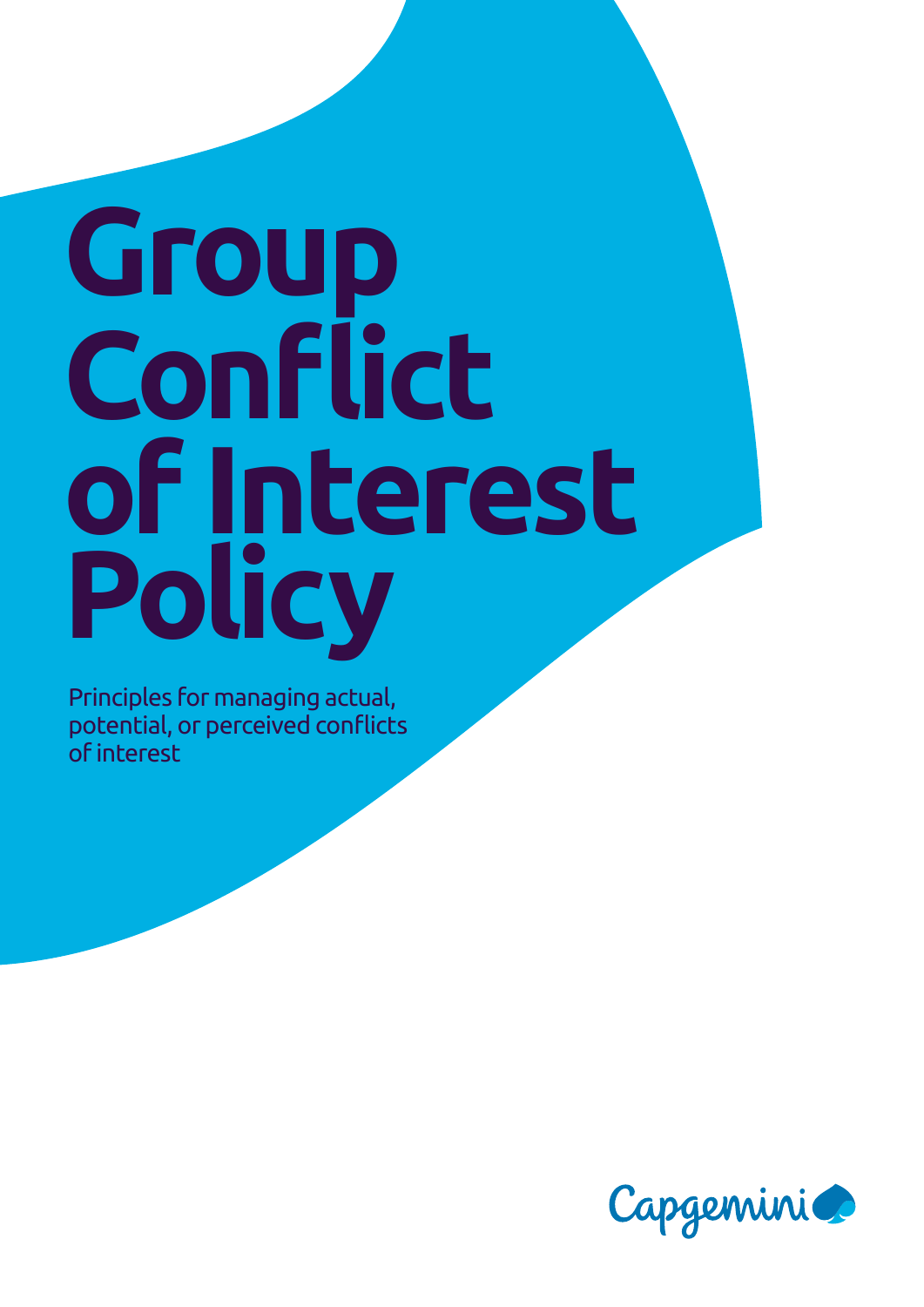## **Group Conflict of Interest Policy**

Principles for managing actual, potential, or perceived conflicts of interest

These principles for managing actual, potential, or perceived conflicts of interest are designed to help us abide by the ethical principles set out in Capgemini's Code of Business Ethics.

As part of our continuous effort to protect and enhance Capgemini's reputation, we must all ensure that we take sound, objective, and loyal decisions on behalf of Capgemini.

Capgemini fully respects private lives and recognizes that employees may be part of legitimate financial, business, civic, and community networks outside their jobs at Capgemini. Personal interests may therefore potentially adversely influence our judgment, objectivity, or loyalty to the company; a conflict of interest between company interests and personal interests may occur.

Capgemini expects employees to declare promptly any conflict of interest (actual, potential, or perceived) faced by them or by anyone with whom they have a close relationship (as defined in section 2.), using the conflict-of-interest management tool "**[Declare](https://app.convercent.com/disclosures/NewDisclosure)**".

While under certain circumstances Capgemini may decide to clear conflict situations (by putting in place appropriate safeguards), this clearance can occur only after the conflict has been declared in accordance with this policy; Capgemini, in its sole discretion, reserves the right to determine whether and how a conflict of interest can be managed.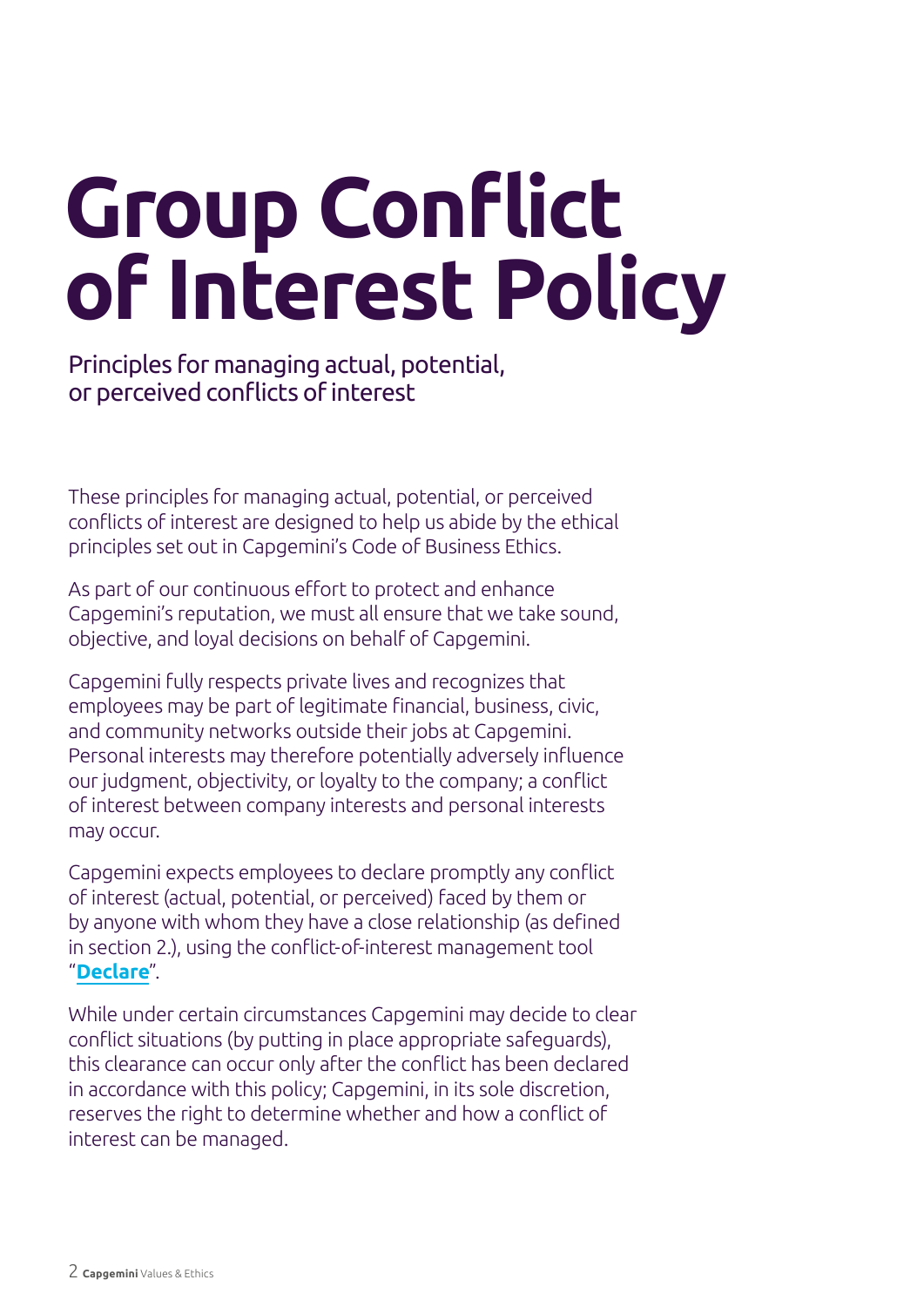#### **CONTENTS**

| <b>2. WHAT IS A CONFLICT OF INTEREST?</b> 4                                         |  |
|-------------------------------------------------------------------------------------|--|
| 3. HOW TO IDENTIFY AN ACTUAL, POTENTIAL,<br>OR PERCEIVED CONFLICT OF INTEREST 5     |  |
| <b>4. EXAMPLES OF SITUATIONS WHERE THERE</b><br><b>MAY BE AN ACTUAL, POTENTIAL,</b> |  |
| 5. WHAT TO DO WHEN FACED WITH A                                                     |  |
| 6. MANAGING CONFLICTS OF INTEREST                                                   |  |
| 7. ADAPTATION AND LOCAL OBLIGATIONS <b>ADAPTATION</b>                               |  |
|                                                                                     |  |



There is nothing wrong in being confronted with a conflict of interest—each of us has a social life. What matters is to be aware of the existence of actual, potential, or perceived conflicts of interest, and to properly declare any such conflict and, if you are a team manager, to clear it in accordance with our policy and ethical principles.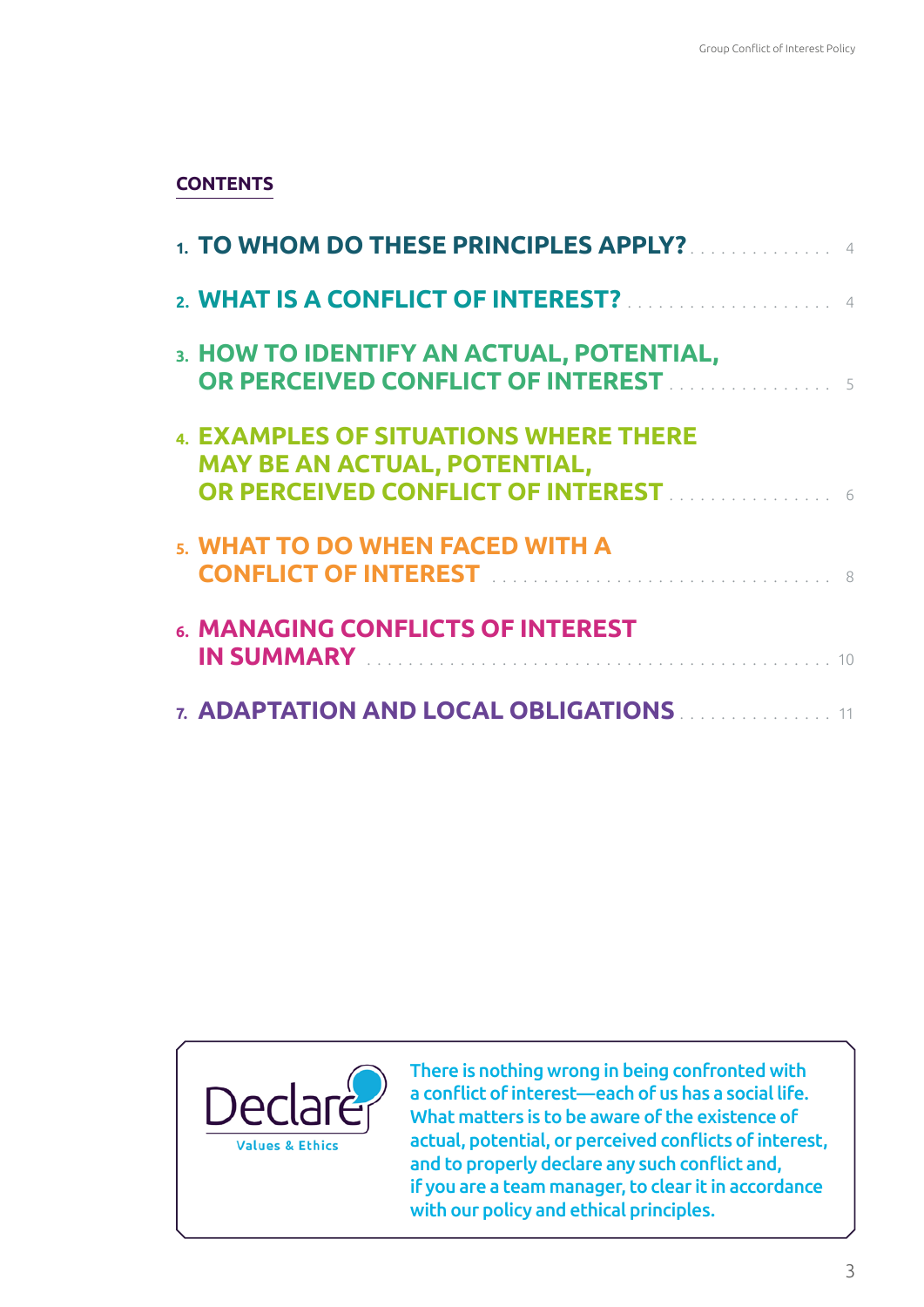

## **TO WHOM DO THESE PRINCIPLES APPLY?**

These principles apply to all employees and board members, for all companies of the Capgemini Group.

Team managers have special responsibilities under this policy to manage their own actual, potential, or perceived conflicts of interest, but also the actual, potential, or perceived conflicts of interest of all employees who report to them.

## **WHAT IS A CONFLICT OF INTEREST?**

**2.**

A conflict of interest arises when our personal interests—be they financial or other interests, our own interests or those of someone with whom we have a close relationship—actually influence, potentially influence, or may be perceived to influence, the objective exercise of our professional duties and responsibilities.

In cases of conflict of interest, judgment can be distorted, and decisions taken may be more in favor of our own interests than those of Capgemini (which mainly concern sustainable growth and profitability).

#### **TYPES OF CONFLICT OF INTEREST INCLUDE:**

- 1. Outside business interest: When you have a second job or side business, or participate in other activities that may conflict with the performance of your duties for Capgemini.
- **2. Close relationship:** When you have, or any person with whom you have a close relationship has, a close relationship (as defined here in section 2, below.) with: (I) a board member or an employee of Capgemini and/or (II) a trustee, board member, owner, partner, employee, or consultant of an organization that receives services from Capgemini, or provides services to Capgemini, or competes with services provided by Capgemini.
- **3. Board memberships:** When you are a board member of any organization that conducts business that may, or may not, compete with Capgemini's business interests.
- 4. Outside financial interest: When you have, or any person with whom you have a close relationship has, an ownership or equity interests greater than 5% in an organization that is providing services to Capgemini or receiving services from Capgemini.
- **5. When you are involved** in activities or are facing a situation that is not covered under any of the above categories but which you think might be, or might be perceived as, a conflict of interest with respect to Capgemini.

#### **FOR THE PURPOSE OF THIS POLICY,**

a. the term "close relationship" refers to: (I) any person in the employee's immediate or extended family by virtue of birth, adoption, or marriage; or (II) any person with whom the employee has a close personal relationship.

**1.**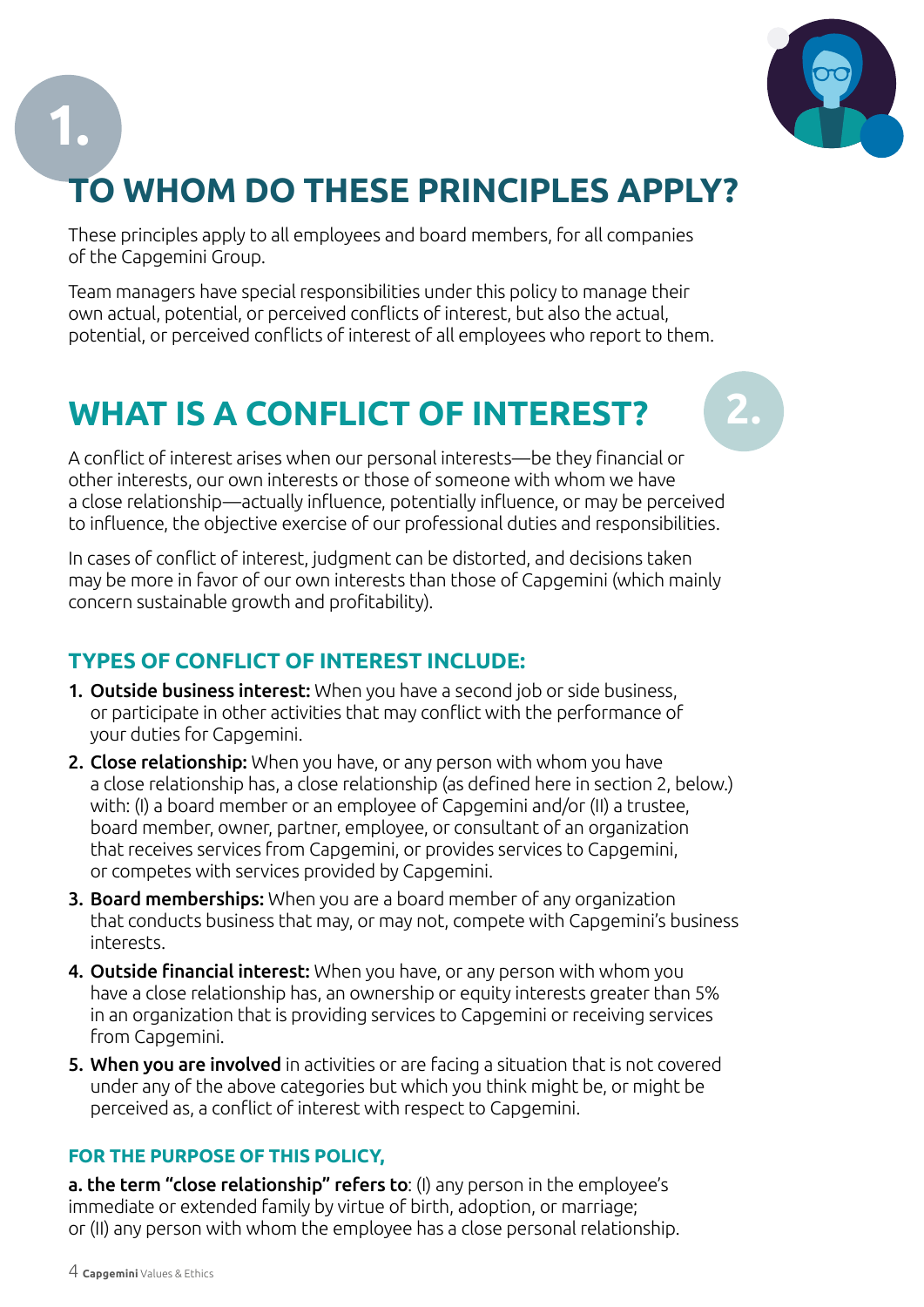

For clarity, "close relationship" would include spouse, partner, parents, children, siblings, in-laws, grandparents, grandchildren, step-parents, step-children, half-siblings, cousins, uncles, aunts, neighbors, friends, roommates, etc. If you have any doubt whether a person would be covered in the above definition of "close relationship", please interpret the definition broadly to assume they are covered and accordingly make a declaration.

b. the term "board member" refers to: a member of the governing board of an organization who is either elected or appointed by the shareholders, and who has powers and duties relating to management or administration, to make important company policy decisions.



### **HOW TO IDENTIFY AN ACTUAL, POTENTIAL, OR PERCEIVED CONFLICT OF INTEREST**

A conflict of interest may take many different forms, and may arise unintentionally.

Sometimes, conflicts of interest are obvious and easy to identify. Sometimes, they are more difficult to detect, and they may arise in unexpected situations.

#### **TO IDENTIFY WHETHER A SITUATION MIGHT CREATE A CONFLICT OF INTEREST, ASK YOURSELF:**

- *"How might this situation look to someone outside Capgemini? Would other Capgemini employees or a third party think it could affect the decision I take for the company? Would I be concerned or uncomfortable if anyone inside Capgemini knew about it? How would I feel if I had to review, audit, or sanction a direct report in a similar situation?"*
- *"By virtue of my relationship with the third party, would I or any person with whom I have a close relationship gain benefit?"*
- *"Is the situation likely to affect any decision I might take at Capgemini?"*
- *"Do I feel a sense of obligation due to the relationship I have with the third party?"*
- *"Does the relationship I have with the third party appear to compromise my ability to make a decision in Capgemini's interest?"*
- *>> If the answer to any of these questions is "yes" or "maybe", you are involved in an actual, potential, or perceived conflict of interest.*

If you are still in doubt or have questions, or if the situation seems to be "a gray area", inform Capgemini about the situation, using Declare. Your team manager and/or Ethics & Compliance Officer will guide you so that you can continue doing the right thing, by making an appropriate decision that is in line with our policy and ethical principles.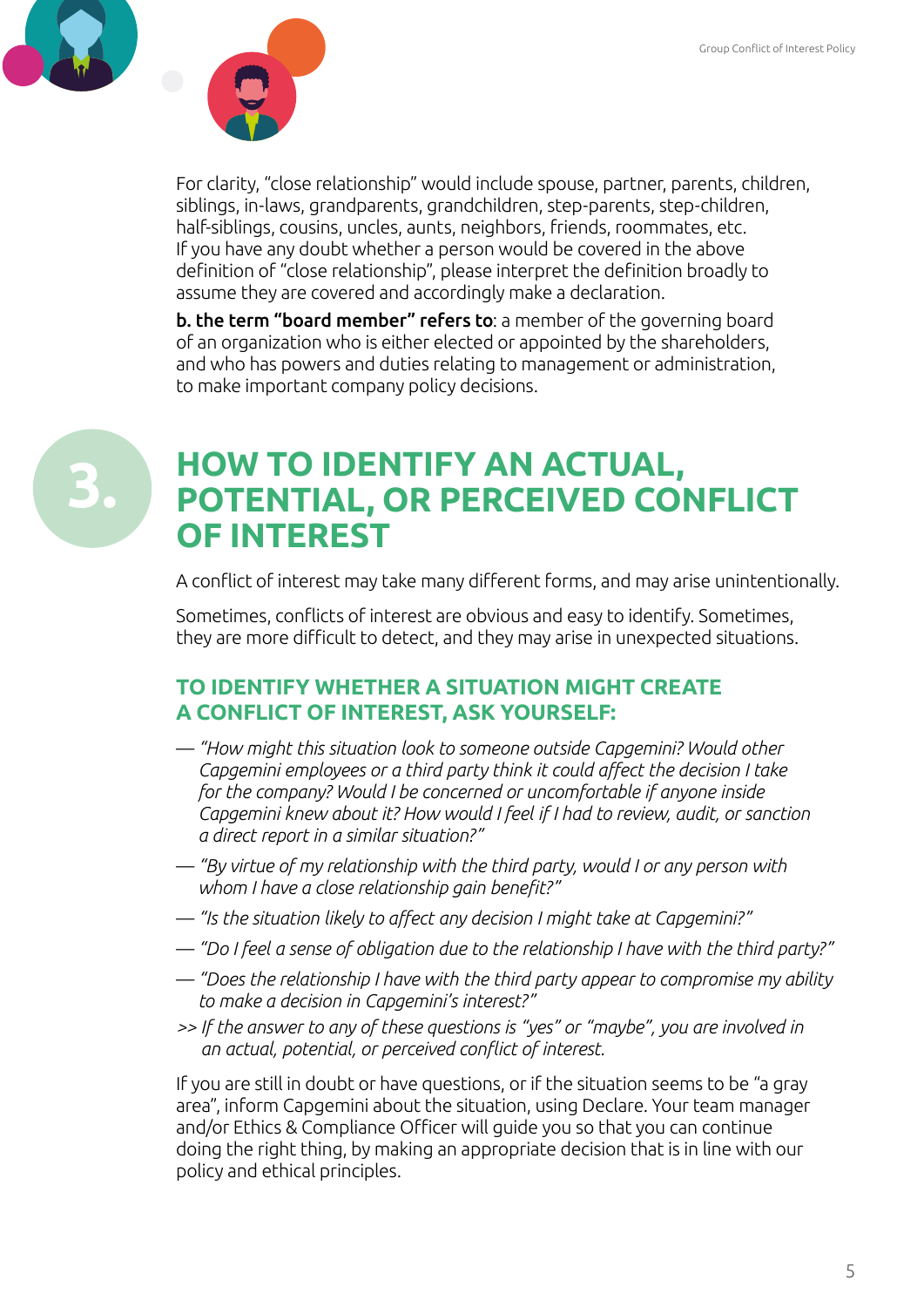## **EXAMPLES OF SITUATIONS WHERE THERE MAY BE AN ACTUAL, POTENTIAL, OR PERCEIVED CONFLICT OF INTEREST**

**4.**

While Capgemini wants to provide guidance on what may constitute an actual, potential, or perceived conflict of interest, an attempt to be too specific involves the risk of restricting the applicability of this policy. The examples below outline possible conflict-of-interest situations; the list is not exhaustive—you are encouraged to reach out for support, if you have doubts or questions. Should you need clarifications, please contact your Ethics & Compliance Officer.

#### **YOU MAY FIND YOURSELF IN A CONFLICT OF INTEREST IF,**

- The responsibilities of a person with whom you have a close relationship require that person to conduct business with Capgemini in the same area of work where you have influence over business decisions, for instance:
	- >> Someone with whom you have a close relationship works for a Capgemini supplier that has recently submitted a proposal to Capgemini, and your team manager wants you to join the review team to evaluate all bids, including the one submitted by the person with whom you have a close relationship.
	- >> Someone with whom you have a close relationship works for a Capgemini client and your team manager wants you to join the bid team, to convince the client to do business with us.
- You are asked to participate in the hiring, supervision, management, or career planning of someone with whom you have a close relationship, or someone who has a close relationship with a person with whom you have a close relationship.
- You participate in the hiring, supervision, management, or career planning of someone who has a close relationship with your line management.
- You have accepted personal discounts, gifts, hospitality, or any other benefits from suppliers, service providers, charitable beneficiary, or customers that might create a sense of obligation.
- You have made improper use of your position at Capgemini or of Capgemini confidential information to achieve a personal interest or indirect gain.

In these examples, there could be a perception that you could take a biased view favoring your own interests, or the interests of those with whom you have a close relationship, rather than acting in Capgemini's best interests.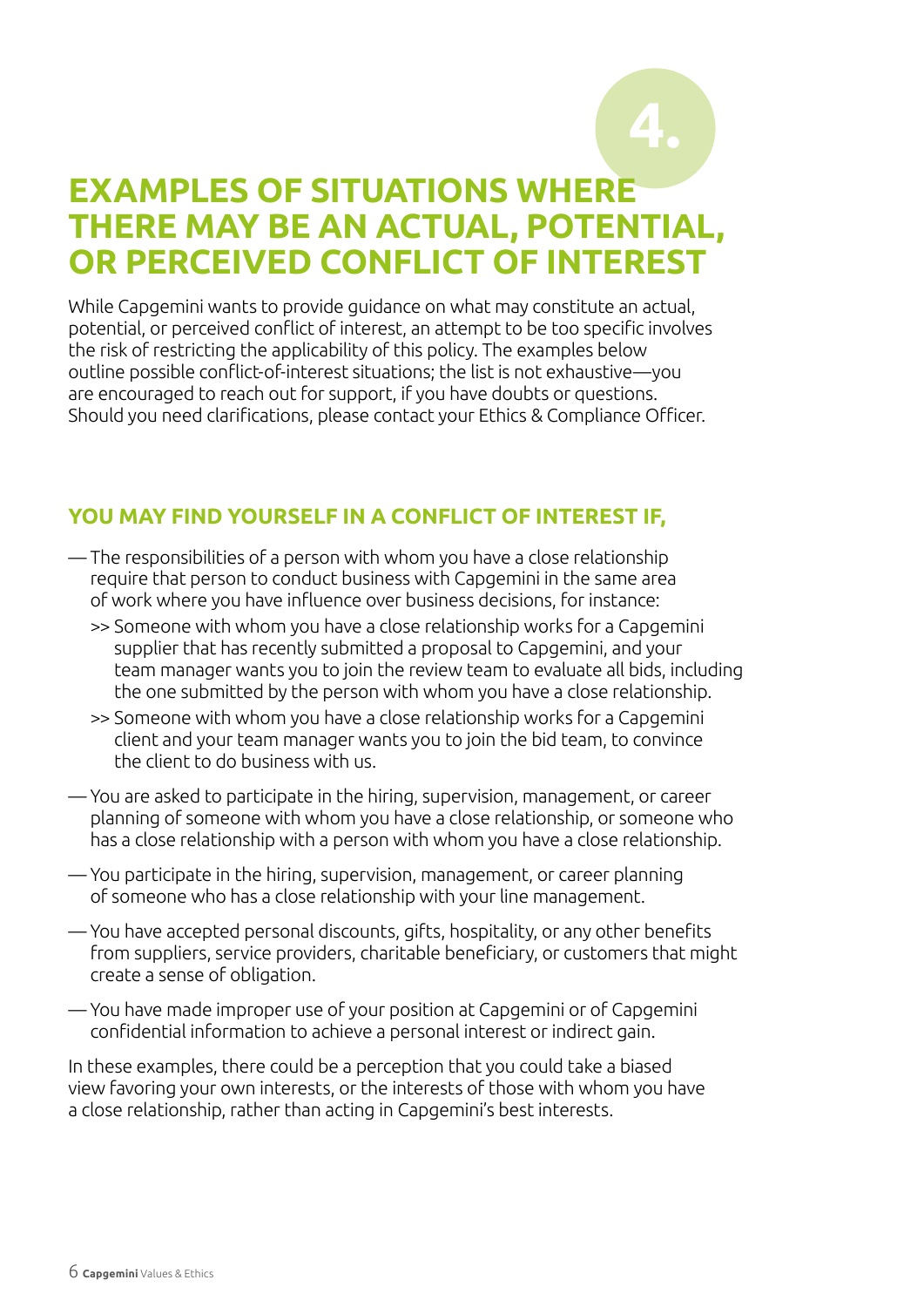#### **YOUR OUTSIDE ACTIVITIES, FINANCIAL INTERESTS, BOARD MEMBERSHIP, OR YOUR KNOWLEDGE OF CAPGEMINI BUSINESS MAY ALSO LEAD TO A CONFLICT OF INTEREST. BE AWARE THAT THIS MIGHT BE THE CASE IF YOU HAVE, OR IF A PERSON WITH WHOM YOU HAVE A CLOSE RELATIONSHIP HAS,**

- A second job or side business (self-employment, freelancing, etc.) that is a direct or indirect competitor, supplier, customer, alliance partner, or charitable beneficiary of Capgemini.
- Financial interest greater than 5% in the total share capital of companies that are Capgemini's suppliers, subcontractors, customers, business partners, or competitors.
- A role as board member in any organization that conducts business that may, or may not, compete with Capgemini's business interests.
- Use of information that is not publicly available, for your own benefit, or for a third party's benefit. This includes notably information relating to Capgemini's commercial strategy or figures, information relating to Capgemini's intellectual property, and clients' or suppliers' confidential information. In addition, be aware that using, disclosing, or advising another person to sell or acquire financial instruments issued by Capgemini based on so-called "inside information" **> 1** is unlawful under criminal laws and securities regulations—on this topic, please refer to Capgemini's prevention of insider trading policy.

Capgemini actively encourages team members, at all levels, to get involved in community activities and donate time, energy, and creativity. However, this might also lead to a conflict of interest if you serve, or a person with whom your have a close relationship serves,

- On the board of directors of a charitable, educational, or other non-profit organization that has some relationship to Capgemini (or which is affiliated to a for-profit company that has some relationship to Capgemini).
- On the board of a for-profit company that is one of Capgemini's suppliers, subcontractors, customers, business partners, or competitors.

1. Inside information may be defined as a precise piece of information that has not been made public and concerns, directly or indirectly, one or several issuers of securities or one or several securities, and which, if made public, would be likely to have a material impact over the price of the concerned securities or the price of the derived securities related thereto. It is a piece of information that a reasonable investor would be likely to use as basis for their investment decisions.

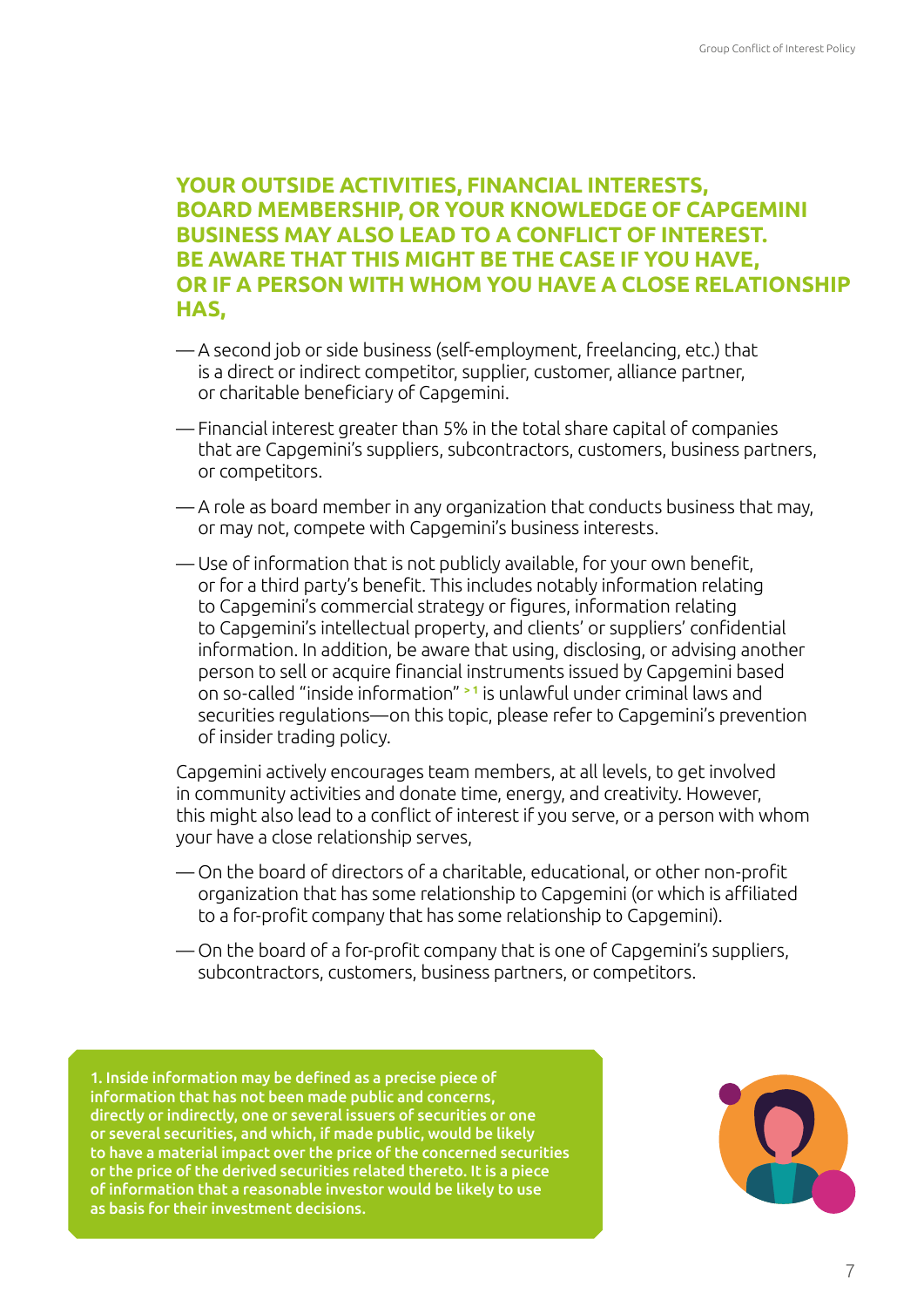

## **WHAT TO DO WHEN FACED WITH A CONFLICT OF INTEREST**

- 1. All Capgemini employees have a duty of transparency in relation to conflicts of interest; making a declaration about such conflicts is in their best professional interest. When an employee is faced with an actual, potential, or perceived conflict of interest, they must promptly inform Capgemini through Declare, to obtain a written decision on how to proceed. The purpose of this declaration is to take an ethical decision by clarifying the situation, thus ensuring the continuity of business in accordance with Capgemini interests.
- 2. Declarations should be made **before** engaging in conduct, or acquiring a particular interest, that may be questionable.
- 3. All Capgemini team managers have an additional duty to prevent and detect any conflicts of interest of employees who report to them, and they must therefore educate and inform these employees to declare conflicts of interest.
- 4. The decision taken by Capgemini is communicated to the employee through Declare, and the employee must acknowledge receipt of the decision, and commit to adhere to the decision, within the Declare tool.
- 5. If still in doubt, please seek advice from your Ethics & Compliance Officer.

#### **IF YOU ARE THE EMPLOYEE CONCERNED:**

- 1. Declare promptly the relevant facts in Declare, explaining the circumstances that you believe create, or might create, a conflict of interest.
- 2. Wait for the formal decision from Capgemini. Capgemini will make efforts to respond with the decision within a reasonable timeframe. Your team manager may also guide or instruct you on how to proceed, to clear the conflict of interest.
- 3. The decision will be communicated to you through Declare and you are required to acknowledge receipt of the decision in Declare and to commit to adhere to the decision.
- 4. When the grounds of the conflict of interest no longer exist, you should update your declaration in Declare to make it inactive.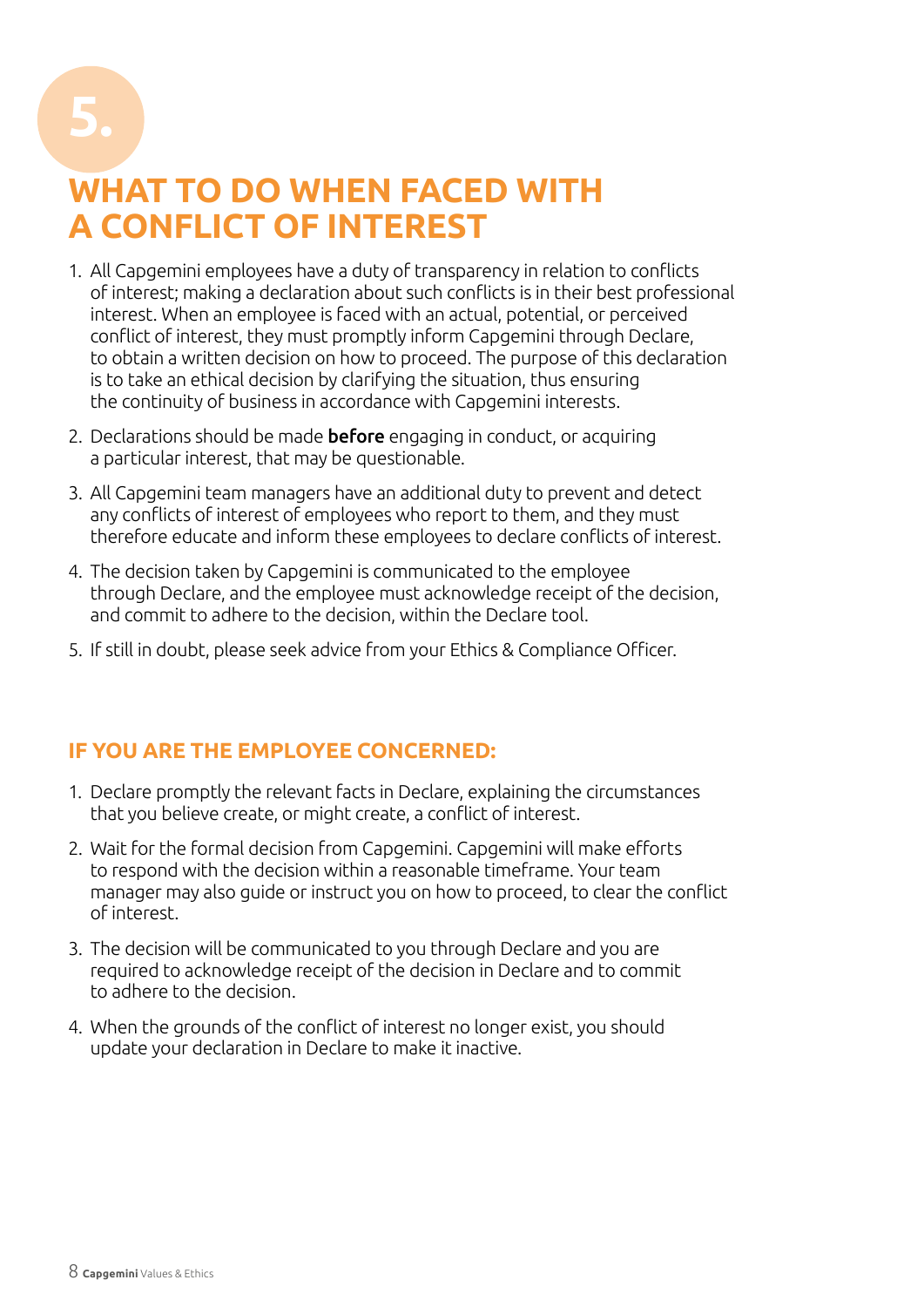#### **IF YOU ARE THE TEAM MANAGER OF THE EMPLOYEE CONCERNED:**

- 1. When an employee informs you about an actual, potential, or perceived conflict of interest, you must first understand all the facts relating to the business context, and guide the employee to submit the declaration in Declare.
- 2. After an employee makes a declaration, you will review the declaration, as will your Ethics & Compliance Officer. Apply these guidelines, to come to the right decision in consultation with your Ethics & Compliance Officer:
- Use common sense.
- Take inspiration from our 7 Values, our Code of Business Ethics, and other relevant policies.
- Ask yourself simple questions such as, *"Would other Capgemini employees or an outsider think the decision I'm about to take as a team manager is appropriate to protect Capgemini? Would I be embarrassed if tomorrow the decision I'm about to take were in the newspaper?"*.
- Make sure your decision does not result in Capgemini being in a questionable position that gives rise to a reputational risk.
- If the employee's private interests influence, or could influence, the impartiality and objectivity of their professional duties and responsibilities, and thereby impact the performance of the Group, you must,
	- Exclude the employee from any decision process that may be impacted by the employee's private interests, or
	- If you decide to maintain the employee in the decision process, to protect Capgemini, you need to:
		- >> Precisely document your decision,
		- >> Put in place measures to protect Capgemini, such as a dual control on the employee's decisions.
- Depending on the complexity of the declaration, the Ethics & Compliance Officer may reach out to other stakeholders (on a need basis), which may include the employee's N+2, the HR Business Partner, and/or the Group Ethics Office, to evaluate the declaration.
- 3. You are also required to confirm the implementation of the final decision on the employee's declaration in the Declare tool. If at a later stage, you find that the employee is not adhering to Capgemini's decision on the declaration, you must promptly report it to your Ethics & Compliance Officer.

**For the detailed process for managing declarations in Declare, please refer to the process document available on the Group Ethics hub [on Talent](https://talent.capgemini.com/global/pages/about_us/global_functions/ethicsandcompliance/declare/)**.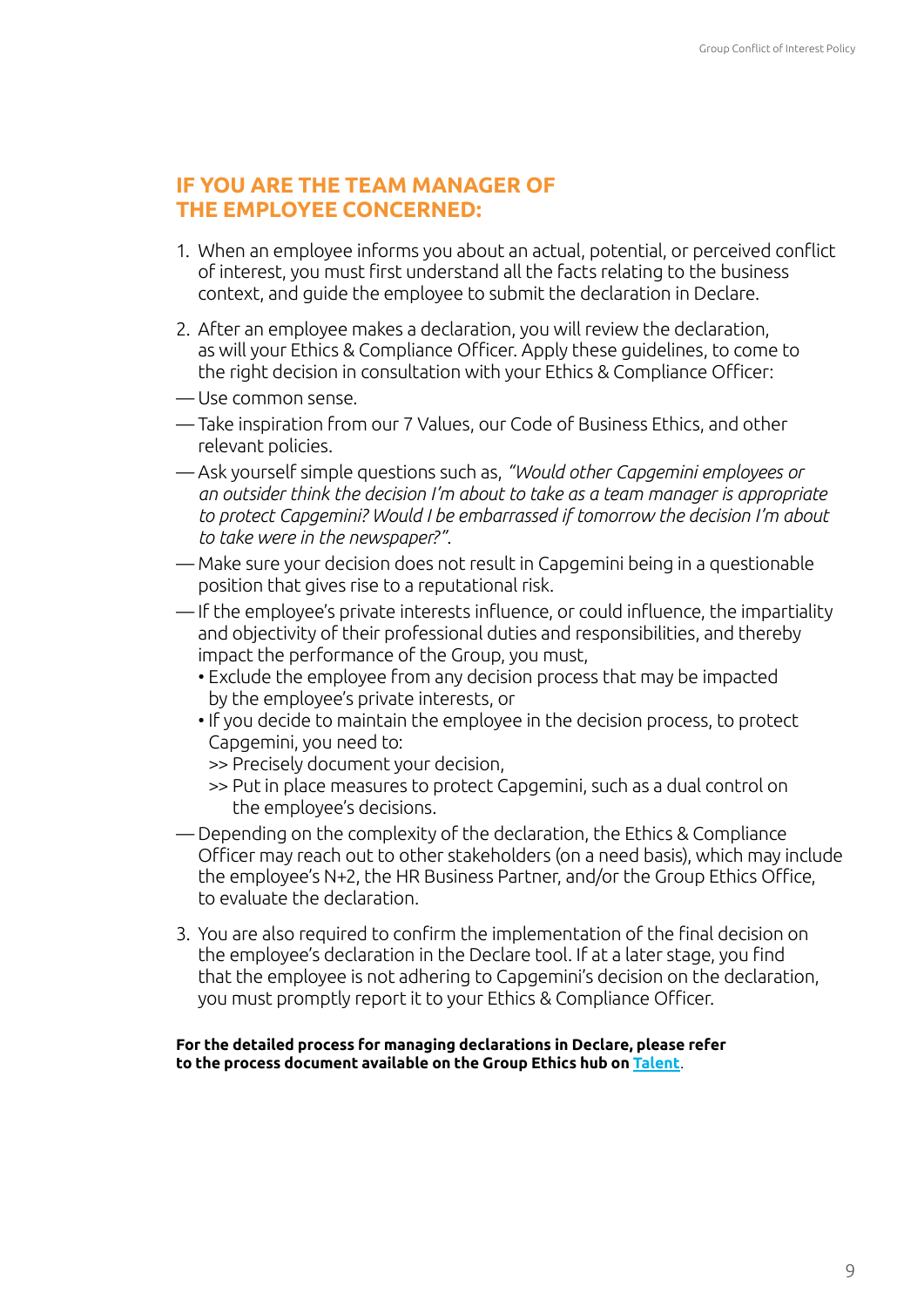

## **MANAGING CONFLICTS OF INTEREST IN SUMMARY**

- Do always inform Capgemini of an actual, potential, or perceived conflict of interest, using Declare. There is nothing wrong with being confronted with a conflict of interest; what matters is to be aware of it and declare it and, if you are a team manager, to clear it in accordance with our policies and ethical principles.
- Do conduct your relationship with customers, suppliers, subcontractors, and business partners free from conflicts of interest and in a professional, impartial, and objective manner.
- Do not invest in a supplier, customer, competitor, consulting company, or any business partner if the nature of the investments might affect a business decision.
- Do not participate in the hiring, supervision, management, or career planning of anyone with whom you have a close relationship, or anyone in a close relationship with a person with whom you have a close relationship.
- Do not participate in the hiring, supervision, management, or career planning of anyone who has a close relationship with your line management.
- As professional situations evolve, pay attention to potential conflicts of interest that may arise from a new position held by you or someone with whom you have a close relationship.

#### **UNLESS YOU HAVE PRIOR APPROVAL FROM CAPGEMINI,**

- Do not take a second job, or start or participate in a side business (for example a consulting or freelance assignment), even if it is in compliance with your employment agreement, where your other employer is a direct or indirect competitor, supplier, customer, business partner, or a charitable beneficiary of Capgemini.
- Do not deal directly with a customer, supplier, subcontractor, business partner, or a charitable beneficiary, if you have, or someone with whom you have a close relationship has, an interest in such third parties (for example, for an investment, employment, or a directorship).
- As every conflict-of-interest situation is unique, make sure you declare it, even if a similar conflict-of-interest situation has been approved for you or your colleague in the past.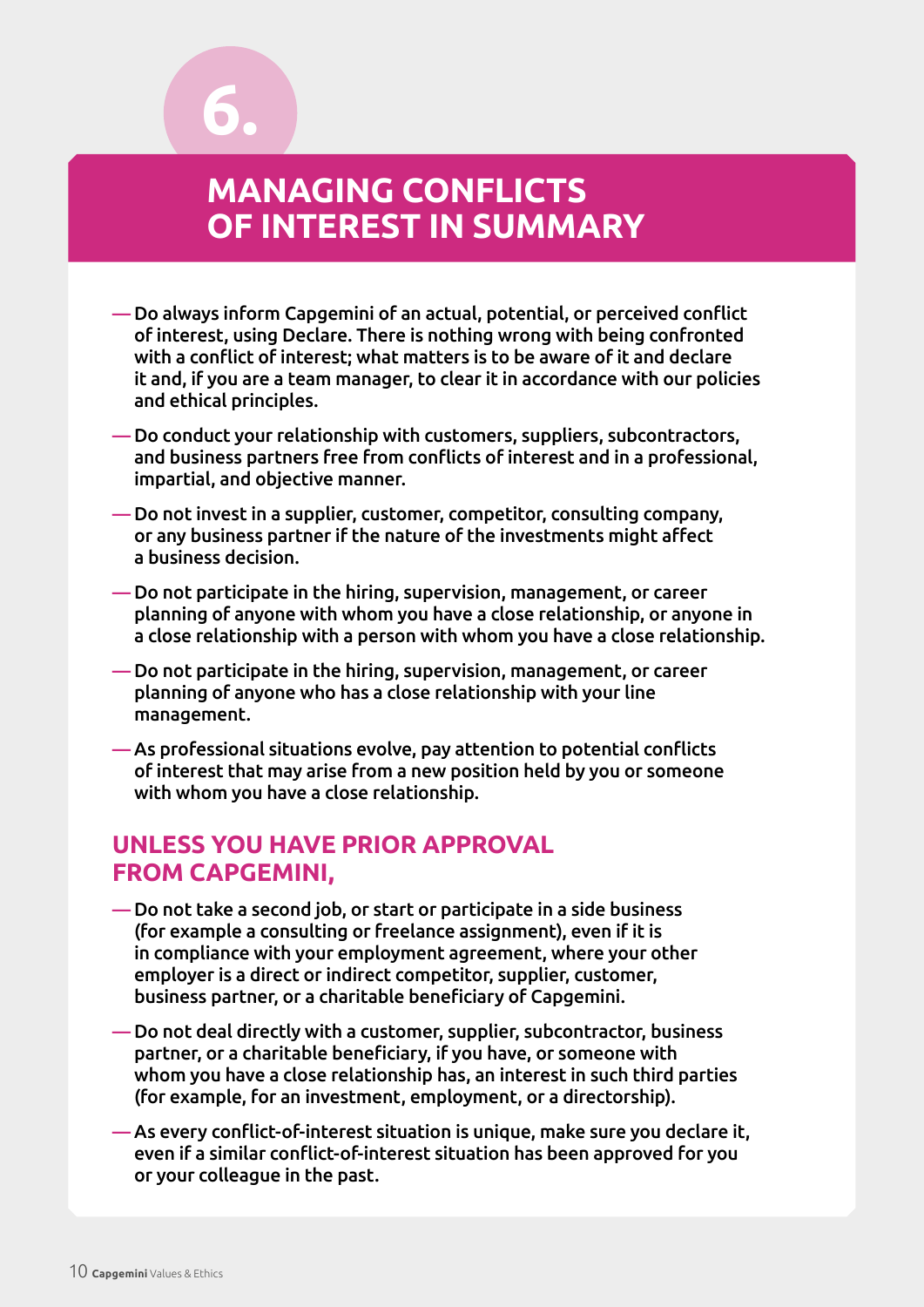## **7. ADAPTATION AND LOCAL OBLIGATIONS**

The principles for managing conflicts of interest may need some adaptation to comply with local laws, which must be applied in accordance with labor and data privacy laws, amongst others. The Board of Directors for Capgemini Group affiliates should be aware that specific obligations to avoid and/or declare conflicts may also be imposed by law and/or under relevant company statutes. They should refer to their Country General Counsel - Ethics & Compliance Officer.

In such a case, local guidelines will be reviewed by the Country General Counsel– Ethics & Compliance Officer and the Country HR Director, and the final adaptation will be approved by the Chief Ethics Officer.

#### **DOCUMENT CONTROL**

This policy was released by the Group Ethics Office on April 1, 2018, and a revised version was released on November 15, 2020.



Contact:



**Philippe CHRISTELLE** Chief EthicsOfficer Chief Audit Officer



**Anne-Violaine MONNIÉ-AGAZZI**  Group Ethics Officer

**Capgemini** Place de l'Étoile – 11, rue de Tilsitt 75017 PARIS – France



Group Ethics Hub on Talent website: **http://talent.capgemini.com/ethicsandcompliance**